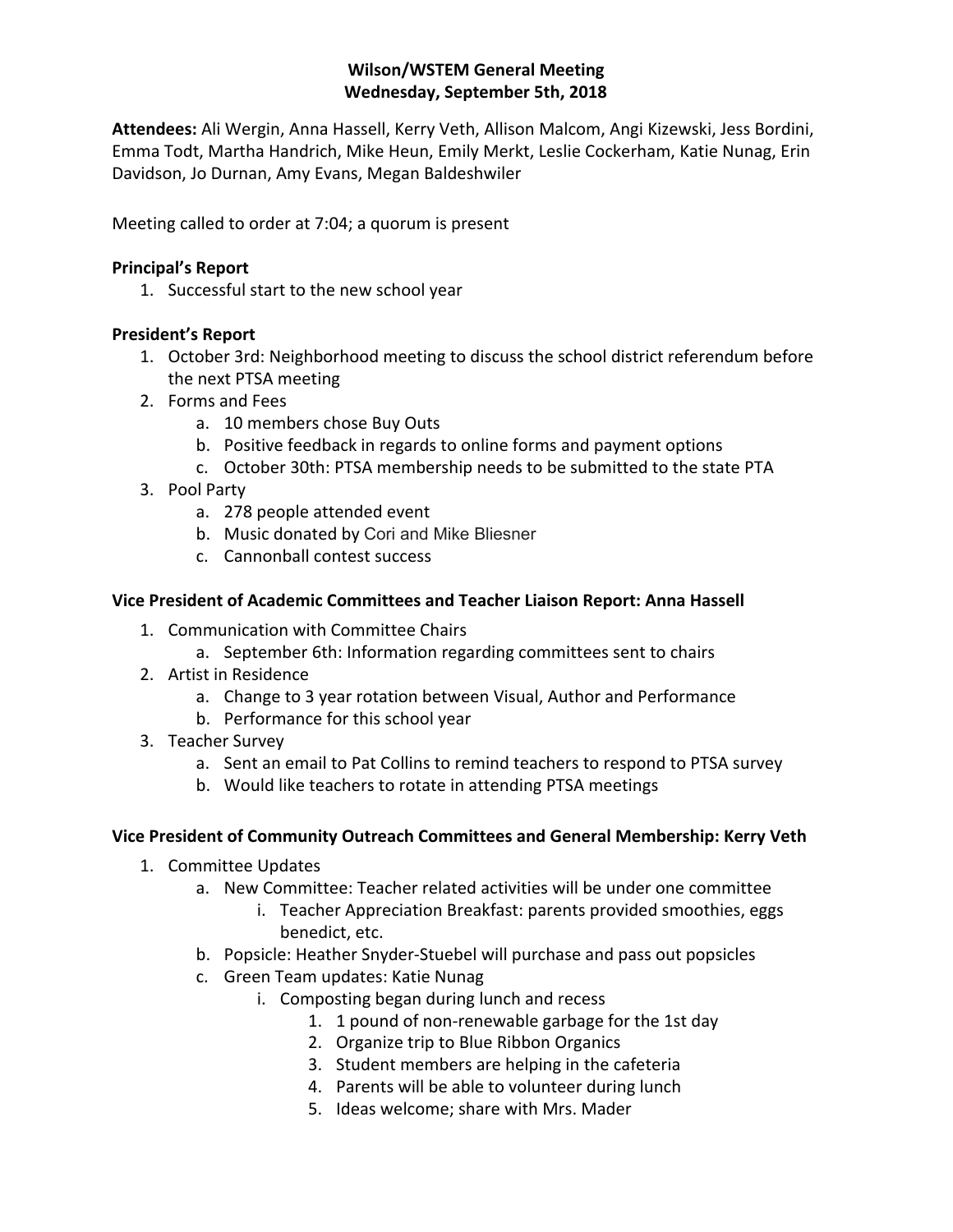# **Wilson/WSTEM General Meeting Wednesday, September 5th, 2018**

- d. Service Learning Day: Anna Hassell and Ali Wergin
	- i. Save the date information will be sent out after the Warrior Race
	- ii. Sponsors welcome
	- iii. Interested in a parent from each grade to lead their project
	- iv. List of last year's projects will be sent to teachers for feedback
	- v. Committee members, service ideas and suggestions welcome
- e. Service Learning Night for Parents scheduled for November; Date: TBD

### **Vice President of Fundraising Committees: Tayla LaMacchia**

- 1. Warrior Race: September 21st
	- a. Wristbands will be provided
	- b. Wendy Schmidt sent out a class schedule
	- c. Pledge sheets will be sent home next week
		- i. Class with highest percentage of pledge sheets returned will get extra recess
	- d. Volunteers needed for biggest fundraiser of the year
	- e. In search of someone with a drone to take pictures from above
- 2. Fundraising Dates
	- a. Giltee Apparel
		- i. August 27th and 28th: Back to school sales raised \$202.25
		- ii. Planning another fundraiser this year
	- b. Personalized Lego Day
		- i. PTSA will purchase Wilson and WSTEM logo Legos
			- 1. Need to order 8 weeks prior to need
			- 2. Could offer logo Lego keychains; would need to order in bulk
		- ii. Available for purchase at book fair
		- iii. Examples available on PTSA Facebook page

### **Secretary's Report**

1. All PTSA documents since 2010 have been posted on the PTSA Google Docs

### **Treasurer's Report**

- 1. Current balance: \$5200
	- a. No outstanding checks or deposits at this time
	- b. Goal: End the school year with \$4000
- 2. Committee budgets sent out to all Committee Chairs
- 3. Service Learning Day budget will increase from \$500 to \$700; Welcome Back Party budget will decrease from \$1200 to \$1000 to offset change
- 4. Motion made by Anna Hassell "to approve the PTSA budget for 2018/2018 school year" approved
- 5. Reimbursement Forms for purchases available in office
	- a. Form with tax ID # which needs to be provided to get tax exemption
	- b. Form for reimbursement request